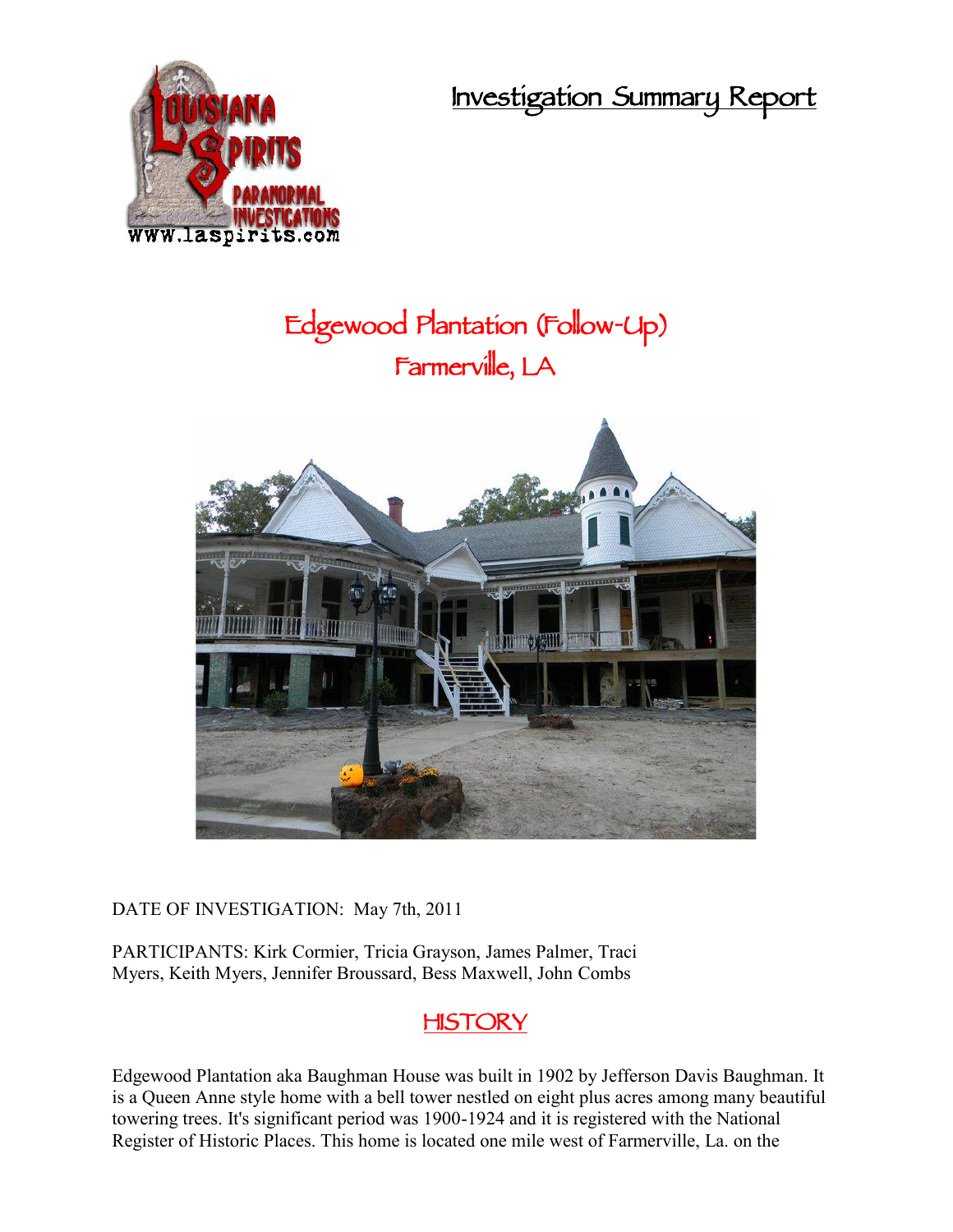Bernice Highway. This home has recently been purchased and is being restored to serve guests as a bed and breakfast inn.

As the current owner of Edgewood Plantation has only owned the property for a brief period of time compared to its 108 years of history, a background of any unusual or possible paranormal activity is generally unknown. We have one report of visitors on the front porch, after the home was abandoned and in a state of neglect, of an old radio, possibly in one of the bedrooms, suddenly coming on at a loud volume, when it was known that there was no electricity to the home at the time.

## **EQUIPMENT**

Infrared digital video system and cameras / Digital still cameras / Various EMF meters including Tri-Fields / Various digital audio recorders / Ion counters / Motion detectors / Digital thermometers / Infra-sound detection equipment / PEAR REG-1 units with software on Hewlett- Packard computers / Contact audio microphones / Geophones /

# **INVESTIGATION**

At the time of testing, and in the places tested, no evidence was gathered on digital video, still photography, anomalous motion, hot or cold spots, nor anomalous EMF fields. It is noted that the residence is under remodeling conditions, with some doors and windows not replaced. Therefore, with air intrusion into many locations, hot spots, cold spots, or, some anomalous motion, would have been difficult to pin point an exact source. It is also noted, that at the time of this investigation, some power was available to portions on the residence, but not all areas. Natural EMF fields were very minimal. No anomalous infrasound was noted, nor high negative ion counts, which would also have been hard to substantiate with air intrusion from the outside.

EVP: In response to an investigator's sneeze, Bess Maxwell says' "Bless you". An anomalous voice repeats this blessing two times in quick succession. An unattended digital recorder in the parlor recorded a voice indicating, "Go home".

PERSONAL EXPERIENCES - John Combs

1. The laundry room is being entirely reconstructed. While crouched down on this floor to set up PEAR computer testing, I distinctly heard foots steps coming through the dining area, through the kitchen and into the hall area of the laundry room. I even heard the change of the noise as the steps proceeded from the oak flooring in the dining area/kitchen area, to the plywood of the laundry room, where they stopped. It was consistent with someone stopping to converse. As I looked up, no one was there, and a subsequent check of the area revealed no one. This check was performed even though no one could have moved away without being heard.

2. In the kitchen, along the common wall with the laundry room, I again was setting up PEAR testing, when I heard footsteps, from behind me and outside on the porch area, approaching the kitchen door about eight feet behind me. The porch is wooden, and the steps obvious and sufficient in volume. The steps sounded almost at the open kitchen door, as I turned to see who was approaching. No one was apparent, and a quick, subsequent search of the kitchen, porch, and the side of the house, revealed no one there. It is noted that this residence is empty, and sound does travel well. The phenomenon was noted several times during the night, and once while I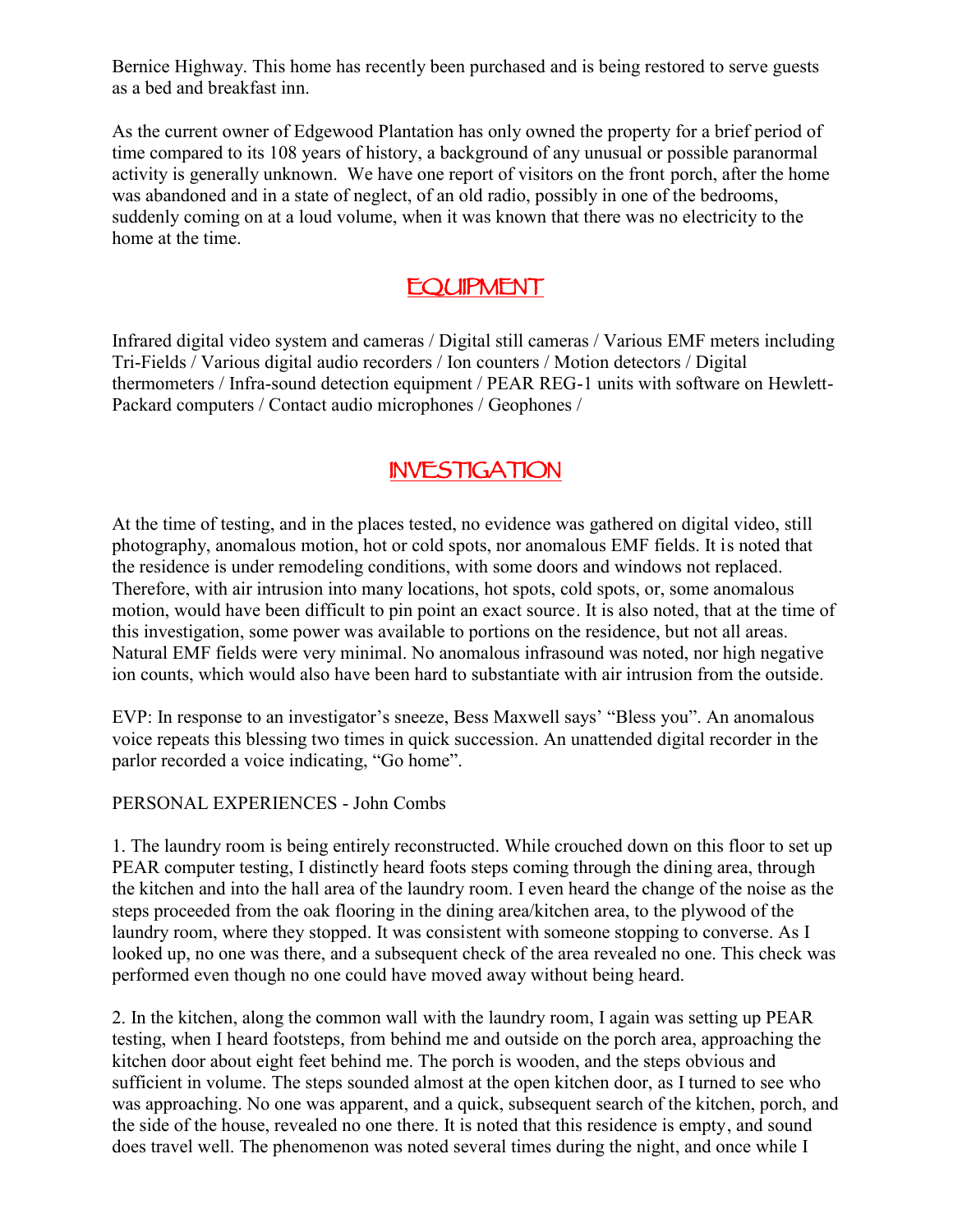was with Tricia Grayson, of footsteps in close proximity. Footsteps at a distance can be heard or detected, but these are distinct as distant, and do not carry the immediacy of footsteps in close proximity.

#### **PEAR ANALYSIS**

This type of analysis is passive in nature, and designed to statistically detect by probability the presence of a human consciousness interacting with random distributions in a REG unit, by the quantum tunneling method, when all incarnate human consciousness has been removed from the areas of testing. The minimum reporting standard is  $p < .05$ , with the .05 being the probability that the recorded event could be due to chance alone, in the random number distribution of the tests. A total of 60 tests were run. At the minimum reporting standard of .05 for chance (95% probability of significance), we could expect to see three tests as false positives. (60 x  $.05 = 3$ ) In this series of tests, we received 20 positive tests, with an actual average score of  $p < .019609$ . Therefore, we could assume, at this level of significance, to receive only 1.18 false positives. ( 60 x .019609 ) These positive tests and probability scores are as follows:

Computer 1 Laundryroom  $1 z = 2.192 \text{ p} < .01419$ OfficeWindow1 z= 2.331 p< .009876 OfficeWindow2  $z=1.904$  p< .028455 Entry1  $z=$  2.927 p < .001711 Computer 2 Diningroom1  $z = 2.020$  p< .021692 FrontMiddle2  $z= 2.070$  p< .019226 FrontMiddle5 z= 2.294 p< .010895 FrontMiddle6 z= 1.881 p< .029986 Computer 3 Basement2  $z= 2.507$  p< .006088 Kitchen1  $z=$  2.533 p < .005655 Kitchen2 z= 2.294 p < .02852 Kitchen4 z=  $1.757$  p< .039459 Kitchenette2 z=  $2.678$  p<  $.003703$ MasterBath1 z= 1.946 p< .025827 TVroom2  $z=$  2.128 p < .016669 Computer 4

Parlor2  $z=1.672$  p<. 047262 FrontRight1  $z = 2.044$  p < .020477 MasterBR1 z= 1.892 p< .029245 MasterBR2 z= 1.897 p < .028914 MasterBR4 z= 2.625 p< .004332

The probability that these 20 tests are all false positives, due to chance in the probability distributions, and not indicative oh human consciousness interaction through quantum tunneling when none incarnate are present is:

P< .000000000000000000000000000000203551 Another way of expressing this is 2.03551 to the minus 31 power.